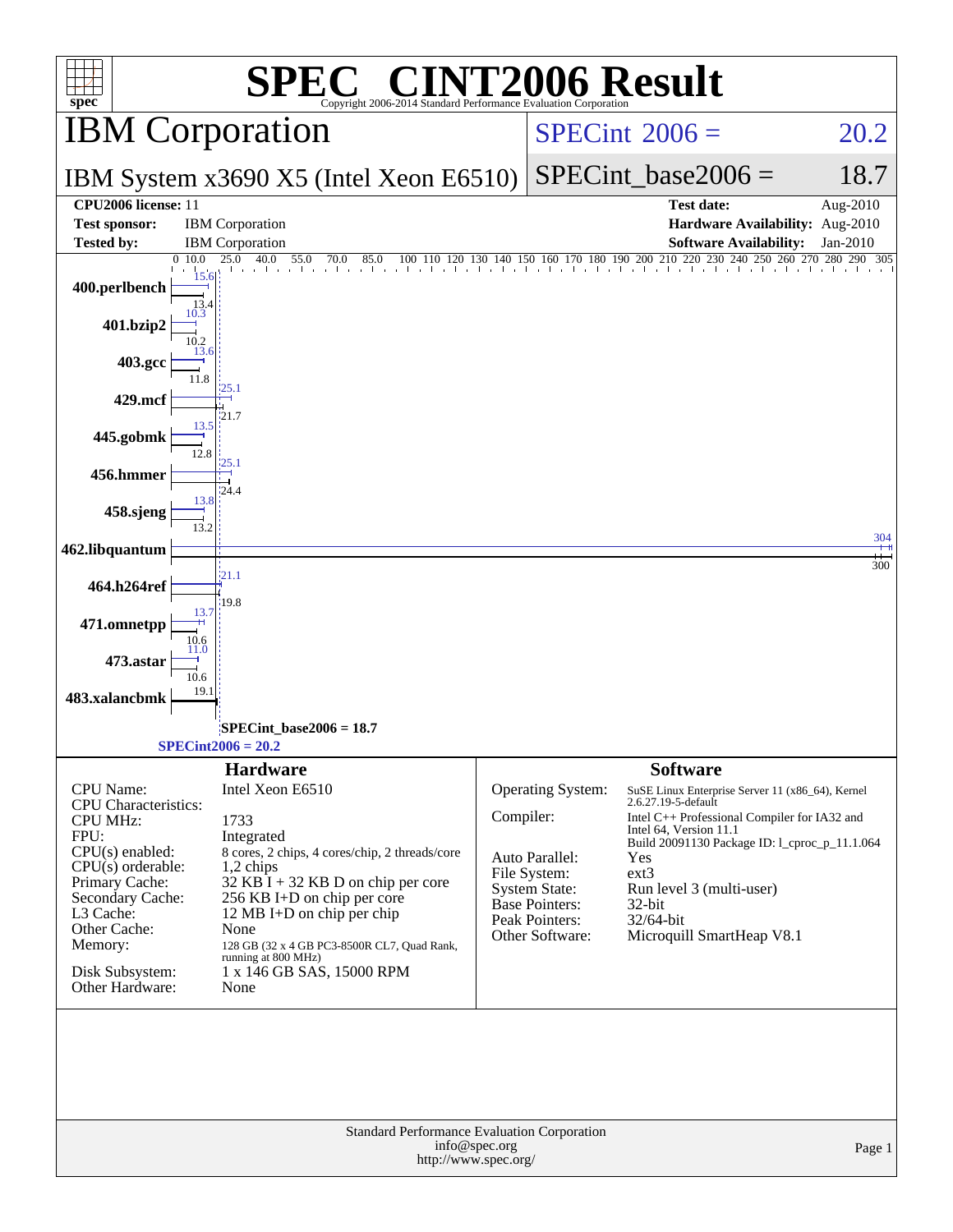

IBM Corporation

#### $SPECint2006 = 20.2$  $SPECint2006 = 20.2$

IBM System x3690 X5 (Intel Xeon E6510)  $SPECTnt\_base2006 = 18.7$ 

**[CPU2006 license:](http://www.spec.org/auto/cpu2006/Docs/result-fields.html#CPU2006license)** 11 **[Test date:](http://www.spec.org/auto/cpu2006/Docs/result-fields.html#Testdate)** Aug-2010 **[Test sponsor:](http://www.spec.org/auto/cpu2006/Docs/result-fields.html#Testsponsor)** IBM Corporation **[Hardware Availability:](http://www.spec.org/auto/cpu2006/Docs/result-fields.html#HardwareAvailability)** Aug-2010 **[Tested by:](http://www.spec.org/auto/cpu2006/Docs/result-fields.html#Testedby)** IBM Corporation **[Software Availability:](http://www.spec.org/auto/cpu2006/Docs/result-fields.html#SoftwareAvailability)** Jan-2010

#### **[Results Table](http://www.spec.org/auto/cpu2006/Docs/result-fields.html#ResultsTable)**

|                    | <b>Base</b>                                    |              |                                                           |       |                |       | <b>Peak</b>                                         |              |                |              |                |              |
|--------------------|------------------------------------------------|--------------|-----------------------------------------------------------|-------|----------------|-------|-----------------------------------------------------|--------------|----------------|--------------|----------------|--------------|
| <b>Benchmark</b>   | <b>Seconds</b>                                 | <b>Ratio</b> | <b>Seconds</b>                                            | Ratio | <b>Seconds</b> | Ratio | <b>Seconds</b>                                      | <b>Ratio</b> | <b>Seconds</b> | <b>Ratio</b> | <b>Seconds</b> | <b>Ratio</b> |
| $ 400$ .perlbench  | 733                                            | 13.3         | 731                                                       | 13.4  | 722            | 13.5  | 628                                                 | 15.6         | 628            | 15.6         | 631            | 15.5         |
| 401.bzip2          | 942                                            | 10.2         | 942                                                       | 10.2  | 944            | 10.2  | 942                                                 | 10.2         | <u>939</u>     | 10.3         | 938            | 10.3         |
| $403.\mathrm{gcc}$ | 686                                            | 11.7         | 685                                                       | 11.8  | 685            | 11.8  | 591                                                 | <u>13.6</u>  | 600            | 13.4         | 591            | 13.6         |
| $429$ mcf          | 420                                            | 21.7         | 483                                                       | 18.9  | 420            | 21.7  | 364                                                 | 25.0         | 360            | 25.3         | 364            | 25.1         |
| $445$ .gobmk       | 819                                            | 12.8         | 821                                                       | 12.8  | 823            | 12.7  | 775                                                 | 13.5         | 779            | 13.5         | 770            | 13.6         |
| 456.hmmer          | 382                                            | 24.4         | 382                                                       | 24.5  | 387            | 24.1  | 371                                                 | 25.1         | 372            | 25.1         | 371            | 25.2         |
| $458$ .sjeng       | 915                                            | 13.2         | 916                                                       | 13.2  | 916            | 13.2  | 883                                                 | 13.7         | <b>880</b>     | <u>13.8</u>  | 879            | 13.8         |
| 462.libquantum     | 68.1                                           | 304          | 69.1                                                      | 300   | 69.7           | 297   | 68.3                                                | 304          | 68.1           | 304          | 69.1           | 300          |
| 464.h264ref        | 1113                                           | 19.9         | 1115                                                      | 19.8  | 1116           | 19.8  | 1054                                                | 21.0         | 1049           | 21.1         | 1050           | 21.1         |
| 471.omnetpp        | 592                                            | 10.6         | 584                                                       | 10.7  | 595            | 10.5  | 456                                                 | 13.7         | 457            | <u>13.7</u>  | 530            | 11.8         |
| $ 473$ . astar     | 664                                            | 10.6         | 659                                                       | 10.7  | 663            | 10.6  | 640                                                 | 11.0         | 636            | <b>11.0</b>  | 631            | 11.1         |
| 483.xalancbmk      | 361                                            | 19.1         | 359                                                       | 19.2  | 363            | 19.0  | 361                                                 | <b>19.1</b>  | 359            | 19.2         | 363            | 19.0         |
|                    | $\mathbf{D}$ and $\mathbf{L}$ and $\mathbf{L}$ |              | المتحمل ومتحدد وجحامله والمكمل وجائمت والمتحامل والملامين |       |                |       | Deld and called to all the total control of models. |              |                |              |                |              |

Results appear in the [order in which they were run.](http://www.spec.org/auto/cpu2006/Docs/result-fields.html#RunOrder) Bold underlined text [indicates a median measurement.](http://www.spec.org/auto/cpu2006/Docs/result-fields.html#Median)

#### **[Operating System Notes](http://www.spec.org/auto/cpu2006/Docs/result-fields.html#OperatingSystemNotes)**

echo 1 > /proc/sys/vm/zone reclaim mode

#### **[General Notes](http://www.spec.org/auto/cpu2006/Docs/result-fields.html#GeneralNotes)**

 'ulimit -s unlimited' was used to set the stack size to unlimited prior to run Binaries were compiled on SLES 10 with Binutils 2.18.50.0.7.20080502 OMP NUM THREADS set to number of cores KMP\_AFFINITY set to granularity=fine,scatter

#### **[Base Compiler Invocation](http://www.spec.org/auto/cpu2006/Docs/result-fields.html#BaseCompilerInvocation)**

[C benchmarks](http://www.spec.org/auto/cpu2006/Docs/result-fields.html#Cbenchmarks):  $\text{icc}$  -m64

[C++ benchmarks:](http://www.spec.org/auto/cpu2006/Docs/result-fields.html#CXXbenchmarks) [icpc -m64](http://www.spec.org/cpu2006/results/res2010q3/cpu2006-20100817-12987.flags.html#user_CXXbase_intel_icpc_64bit_fc66a5337ce925472a5c54ad6a0de310)

## **[Base Portability Flags](http://www.spec.org/auto/cpu2006/Docs/result-fields.html#BasePortabilityFlags)**

 400.perlbench: [-DSPEC\\_CPU\\_LP64](http://www.spec.org/cpu2006/results/res2010q3/cpu2006-20100817-12987.flags.html#b400.perlbench_basePORTABILITY_DSPEC_CPU_LP64) [-DSPEC\\_CPU\\_LINUX\\_X64](http://www.spec.org/cpu2006/results/res2010q3/cpu2006-20100817-12987.flags.html#b400.perlbench_baseCPORTABILITY_DSPEC_CPU_LINUX_X64) 401.bzip2: [-DSPEC\\_CPU\\_LP64](http://www.spec.org/cpu2006/results/res2010q3/cpu2006-20100817-12987.flags.html#suite_basePORTABILITY401_bzip2_DSPEC_CPU_LP64) 403.gcc: [-DSPEC\\_CPU\\_LP64](http://www.spec.org/cpu2006/results/res2010q3/cpu2006-20100817-12987.flags.html#suite_basePORTABILITY403_gcc_DSPEC_CPU_LP64)

Continued on next page

Standard Performance Evaluation Corporation [info@spec.org](mailto:info@spec.org) <http://www.spec.org/>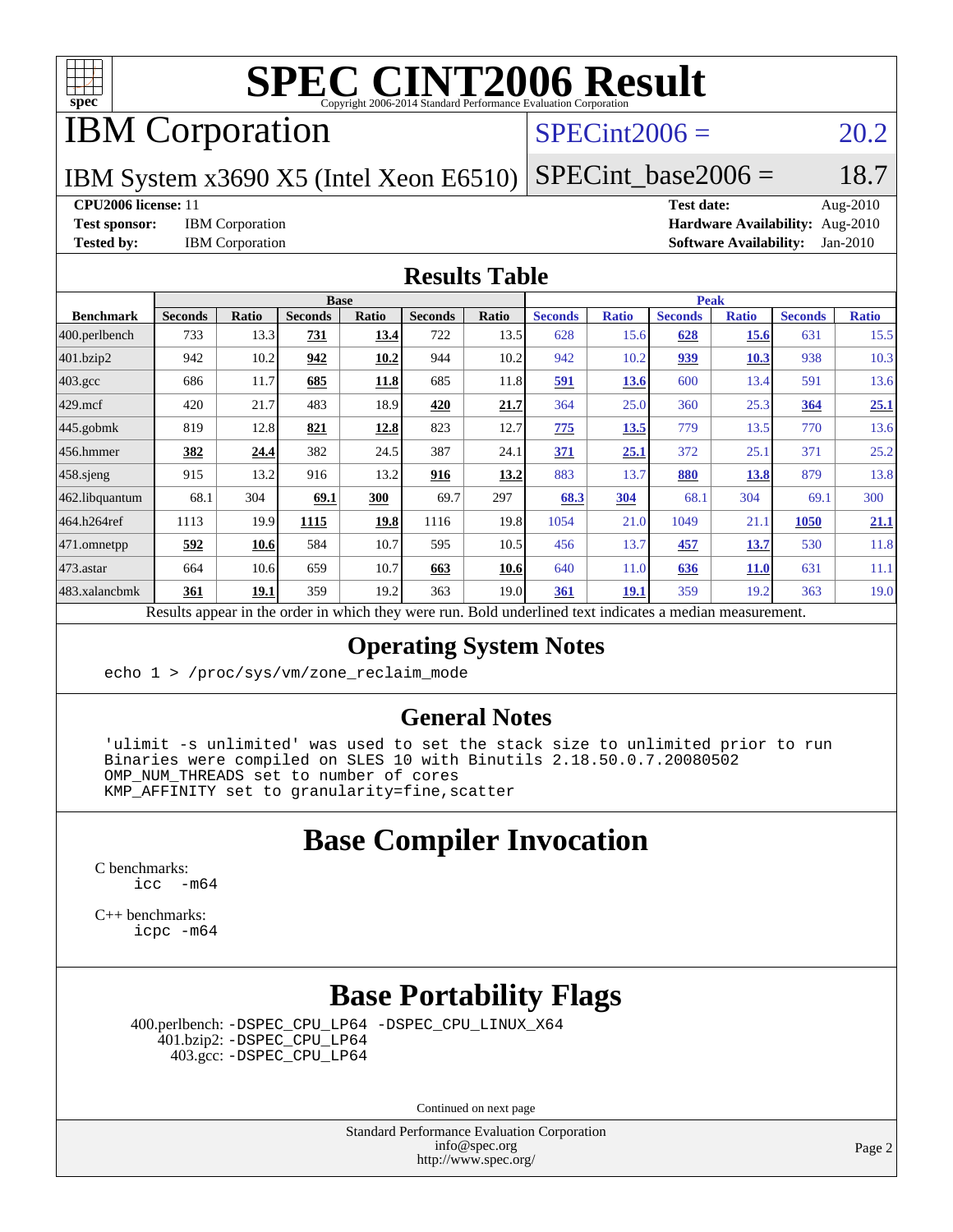

IBM Corporation

 $SPECint2006 = 20.2$  $SPECint2006 = 20.2$ 

IBM System x3690 X5 (Intel Xeon E6510)  $SPECTnt\_base2006 = 18.7$ 

**[Test sponsor:](http://www.spec.org/auto/cpu2006/Docs/result-fields.html#Testsponsor)** IBM Corporation **[Hardware Availability:](http://www.spec.org/auto/cpu2006/Docs/result-fields.html#HardwareAvailability)** Aug-2010

**[CPU2006 license:](http://www.spec.org/auto/cpu2006/Docs/result-fields.html#CPU2006license)** 11 **[Test date:](http://www.spec.org/auto/cpu2006/Docs/result-fields.html#Testdate)** Aug-2010 **[Tested by:](http://www.spec.org/auto/cpu2006/Docs/result-fields.html#Testedby)** IBM Corporation **[Software Availability:](http://www.spec.org/auto/cpu2006/Docs/result-fields.html#SoftwareAvailability)** Jan-2010

## **[Base Portability Flags \(Continued\)](http://www.spec.org/auto/cpu2006/Docs/result-fields.html#BasePortabilityFlags)**

 429.mcf: [-DSPEC\\_CPU\\_LP64](http://www.spec.org/cpu2006/results/res2010q3/cpu2006-20100817-12987.flags.html#suite_basePORTABILITY429_mcf_DSPEC_CPU_LP64) 445.gobmk: [-DSPEC\\_CPU\\_LP64](http://www.spec.org/cpu2006/results/res2010q3/cpu2006-20100817-12987.flags.html#suite_basePORTABILITY445_gobmk_DSPEC_CPU_LP64) 456.hmmer: [-DSPEC\\_CPU\\_LP64](http://www.spec.org/cpu2006/results/res2010q3/cpu2006-20100817-12987.flags.html#suite_basePORTABILITY456_hmmer_DSPEC_CPU_LP64) 458.sjeng: [-DSPEC\\_CPU\\_LP64](http://www.spec.org/cpu2006/results/res2010q3/cpu2006-20100817-12987.flags.html#suite_basePORTABILITY458_sjeng_DSPEC_CPU_LP64) 462.libquantum: [-DSPEC\\_CPU\\_LP64](http://www.spec.org/cpu2006/results/res2010q3/cpu2006-20100817-12987.flags.html#suite_basePORTABILITY462_libquantum_DSPEC_CPU_LP64) [-DSPEC\\_CPU\\_LINUX](http://www.spec.org/cpu2006/results/res2010q3/cpu2006-20100817-12987.flags.html#b462.libquantum_baseCPORTABILITY_DSPEC_CPU_LINUX) 464.h264ref: [-DSPEC\\_CPU\\_LP64](http://www.spec.org/cpu2006/results/res2010q3/cpu2006-20100817-12987.flags.html#suite_basePORTABILITY464_h264ref_DSPEC_CPU_LP64) 471.omnetpp: [-DSPEC\\_CPU\\_LP64](http://www.spec.org/cpu2006/results/res2010q3/cpu2006-20100817-12987.flags.html#suite_basePORTABILITY471_omnetpp_DSPEC_CPU_LP64) 473.astar: [-DSPEC\\_CPU\\_LP64](http://www.spec.org/cpu2006/results/res2010q3/cpu2006-20100817-12987.flags.html#suite_basePORTABILITY473_astar_DSPEC_CPU_LP64) 483.xalancbmk: [-DSPEC\\_CPU\\_LP64](http://www.spec.org/cpu2006/results/res2010q3/cpu2006-20100817-12987.flags.html#suite_basePORTABILITY483_xalancbmk_DSPEC_CPU_LP64) [-DSPEC\\_CPU\\_LINUX](http://www.spec.org/cpu2006/results/res2010q3/cpu2006-20100817-12987.flags.html#b483.xalancbmk_baseCXXPORTABILITY_DSPEC_CPU_LINUX)

## **[Base Optimization Flags](http://www.spec.org/auto/cpu2006/Docs/result-fields.html#BaseOptimizationFlags)**

[C benchmarks](http://www.spec.org/auto/cpu2006/Docs/result-fields.html#Cbenchmarks):

[-xSSE4.2](http://www.spec.org/cpu2006/results/res2010q3/cpu2006-20100817-12987.flags.html#user_CCbase_f-xSSE42_f91528193cf0b216347adb8b939d4107) [-ipo](http://www.spec.org/cpu2006/results/res2010q3/cpu2006-20100817-12987.flags.html#user_CCbase_f-ipo) [-O3](http://www.spec.org/cpu2006/results/res2010q3/cpu2006-20100817-12987.flags.html#user_CCbase_f-O3) [-no-prec-div](http://www.spec.org/cpu2006/results/res2010q3/cpu2006-20100817-12987.flags.html#user_CCbase_f-no-prec-div) [-static](http://www.spec.org/cpu2006/results/res2010q3/cpu2006-20100817-12987.flags.html#user_CCbase_f-static) [-parallel](http://www.spec.org/cpu2006/results/res2010q3/cpu2006-20100817-12987.flags.html#user_CCbase_f-parallel) [-opt-prefetch](http://www.spec.org/cpu2006/results/res2010q3/cpu2006-20100817-12987.flags.html#user_CCbase_f-opt-prefetch)

[C++ benchmarks:](http://www.spec.org/auto/cpu2006/Docs/result-fields.html#CXXbenchmarks)

[-xSSE4.2](http://www.spec.org/cpu2006/results/res2010q3/cpu2006-20100817-12987.flags.html#user_CXXbase_f-xSSE42_f91528193cf0b216347adb8b939d4107) [-ipo](http://www.spec.org/cpu2006/results/res2010q3/cpu2006-20100817-12987.flags.html#user_CXXbase_f-ipo) [-O3](http://www.spec.org/cpu2006/results/res2010q3/cpu2006-20100817-12987.flags.html#user_CXXbase_f-O3) [-no-prec-div](http://www.spec.org/cpu2006/results/res2010q3/cpu2006-20100817-12987.flags.html#user_CXXbase_f-no-prec-div) [-opt-prefetch](http://www.spec.org/cpu2006/results/res2010q3/cpu2006-20100817-12987.flags.html#user_CXXbase_f-opt-prefetch) [-Wl,-z,muldefs](http://www.spec.org/cpu2006/results/res2010q3/cpu2006-20100817-12987.flags.html#user_CXXbase_link_force_multiple1_74079c344b956b9658436fd1b6dd3a8a) [-L/home/cmplr/usr3/alrahate/cpu2006.1.1.ic11.1/libic11.1-64bit -lsmartheap64](http://www.spec.org/cpu2006/results/res2010q3/cpu2006-20100817-12987.flags.html#user_CXXbase_SmartHeap64_e2306cda84805d1ab360117a79ff779c)

#### **[Base Other Flags](http://www.spec.org/auto/cpu2006/Docs/result-fields.html#BaseOtherFlags)**

[C benchmarks](http://www.spec.org/auto/cpu2006/Docs/result-fields.html#Cbenchmarks):

403.gcc: [-Dalloca=\\_alloca](http://www.spec.org/cpu2006/results/res2010q3/cpu2006-20100817-12987.flags.html#b403.gcc_baseEXTRA_CFLAGS_Dalloca_be3056838c12de2578596ca5467af7f3)

## **[Peak Compiler Invocation](http://www.spec.org/auto/cpu2006/Docs/result-fields.html#PeakCompilerInvocation)**

[C benchmarks \(except as noted below\)](http://www.spec.org/auto/cpu2006/Docs/result-fields.html#Cbenchmarksexceptasnotedbelow): icc  $-m64$ 

400.perlbench: [icc -m32](http://www.spec.org/cpu2006/results/res2010q3/cpu2006-20100817-12987.flags.html#user_peakCCLD400_perlbench_intel_icc_32bit_a6a621f8d50482236b970c6ac5f55f93)

429.mcf: [icc -m32](http://www.spec.org/cpu2006/results/res2010q3/cpu2006-20100817-12987.flags.html#user_peakCCLD429_mcf_intel_icc_32bit_a6a621f8d50482236b970c6ac5f55f93)

445.gobmk: [icc -m32](http://www.spec.org/cpu2006/results/res2010q3/cpu2006-20100817-12987.flags.html#user_peakCCLD445_gobmk_intel_icc_32bit_a6a621f8d50482236b970c6ac5f55f93)

464.h264ref: [icc -m32](http://www.spec.org/cpu2006/results/res2010q3/cpu2006-20100817-12987.flags.html#user_peakCCLD464_h264ref_intel_icc_32bit_a6a621f8d50482236b970c6ac5f55f93)

[C++ benchmarks \(except as noted below\):](http://www.spec.org/auto/cpu2006/Docs/result-fields.html#CXXbenchmarksexceptasnotedbelow) [icpc -m64](http://www.spec.org/cpu2006/results/res2010q3/cpu2006-20100817-12987.flags.html#user_CXXpeak_intel_icpc_64bit_fc66a5337ce925472a5c54ad6a0de310)

471.omnetpp: [icpc -m32](http://www.spec.org/cpu2006/results/res2010q3/cpu2006-20100817-12987.flags.html#user_peakCXXLD471_omnetpp_intel_icpc_32bit_4e5a5ef1a53fd332b3c49e69c3330699)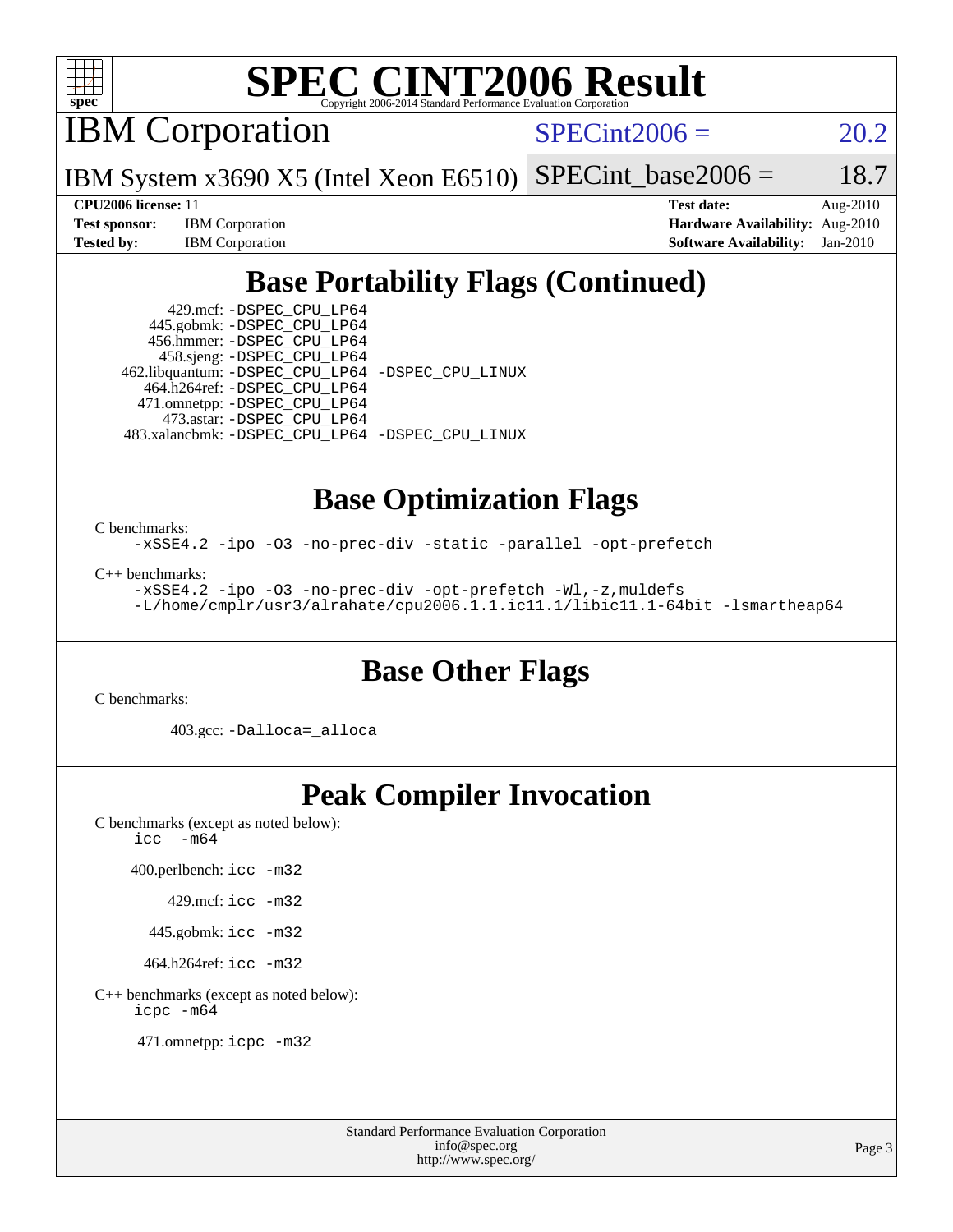

IBM Corporation

 $SPECint2006 = 20.2$  $SPECint2006 = 20.2$ 

IBM System x3690 X5 (Intel Xeon E6510)  $SPECint_base2006 = 18.7$  $SPECint_base2006 = 18.7$ 

**[CPU2006 license:](http://www.spec.org/auto/cpu2006/Docs/result-fields.html#CPU2006license)** 11 **[Test date:](http://www.spec.org/auto/cpu2006/Docs/result-fields.html#Testdate)** Aug-2010 **[Test sponsor:](http://www.spec.org/auto/cpu2006/Docs/result-fields.html#Testsponsor)** IBM Corporation **[Hardware Availability:](http://www.spec.org/auto/cpu2006/Docs/result-fields.html#HardwareAvailability)** Aug-2010 **[Tested by:](http://www.spec.org/auto/cpu2006/Docs/result-fields.html#Testedby)** IBM Corporation **[Software Availability:](http://www.spec.org/auto/cpu2006/Docs/result-fields.html#SoftwareAvailability)** Jan-2010

#### **[Peak Portability Flags](http://www.spec.org/auto/cpu2006/Docs/result-fields.html#PeakPortabilityFlags)**

 400.perlbench: [-DSPEC\\_CPU\\_LINUX\\_IA32](http://www.spec.org/cpu2006/results/res2010q3/cpu2006-20100817-12987.flags.html#b400.perlbench_peakCPORTABILITY_DSPEC_CPU_LINUX_IA32) 401.bzip2: [-DSPEC\\_CPU\\_LP64](http://www.spec.org/cpu2006/results/res2010q3/cpu2006-20100817-12987.flags.html#suite_peakPORTABILITY401_bzip2_DSPEC_CPU_LP64) 403.gcc: [-DSPEC\\_CPU\\_LP64](http://www.spec.org/cpu2006/results/res2010q3/cpu2006-20100817-12987.flags.html#suite_peakPORTABILITY403_gcc_DSPEC_CPU_LP64) 456.hmmer: [-DSPEC\\_CPU\\_LP64](http://www.spec.org/cpu2006/results/res2010q3/cpu2006-20100817-12987.flags.html#suite_peakPORTABILITY456_hmmer_DSPEC_CPU_LP64) 458.sjeng: [-DSPEC\\_CPU\\_LP64](http://www.spec.org/cpu2006/results/res2010q3/cpu2006-20100817-12987.flags.html#suite_peakPORTABILITY458_sjeng_DSPEC_CPU_LP64) 462.libquantum: [-DSPEC\\_CPU\\_LP64](http://www.spec.org/cpu2006/results/res2010q3/cpu2006-20100817-12987.flags.html#suite_peakPORTABILITY462_libquantum_DSPEC_CPU_LP64) [-DSPEC\\_CPU\\_LINUX](http://www.spec.org/cpu2006/results/res2010q3/cpu2006-20100817-12987.flags.html#b462.libquantum_peakCPORTABILITY_DSPEC_CPU_LINUX) 473.astar: [-DSPEC\\_CPU\\_LP64](http://www.spec.org/cpu2006/results/res2010q3/cpu2006-20100817-12987.flags.html#suite_peakPORTABILITY473_astar_DSPEC_CPU_LP64) 483.xalancbmk: [-DSPEC\\_CPU\\_LP64](http://www.spec.org/cpu2006/results/res2010q3/cpu2006-20100817-12987.flags.html#suite_peakPORTABILITY483_xalancbmk_DSPEC_CPU_LP64) [-DSPEC\\_CPU\\_LINUX](http://www.spec.org/cpu2006/results/res2010q3/cpu2006-20100817-12987.flags.html#b483.xalancbmk_peakCXXPORTABILITY_DSPEC_CPU_LINUX)

### **[Peak Optimization Flags](http://www.spec.org/auto/cpu2006/Docs/result-fields.html#PeakOptimizationFlags)**

[C benchmarks](http://www.spec.org/auto/cpu2006/Docs/result-fields.html#Cbenchmarks):

 400.perlbench: [-xSSE4.2](http://www.spec.org/cpu2006/results/res2010q3/cpu2006-20100817-12987.flags.html#user_peakPASS2_CFLAGSPASS2_LDCFLAGS400_perlbench_f-xSSE42_f91528193cf0b216347adb8b939d4107)(pass 2) [-prof-gen](http://www.spec.org/cpu2006/results/res2010q3/cpu2006-20100817-12987.flags.html#user_peakPASS1_CFLAGSPASS1_LDCFLAGS400_perlbench_prof_gen_e43856698f6ca7b7e442dfd80e94a8fc)(pass 1) [-ipo](http://www.spec.org/cpu2006/results/res2010q3/cpu2006-20100817-12987.flags.html#user_peakPASS2_CFLAGSPASS2_LDCFLAGS400_perlbench_f-ipo)(pass 2) [-O3](http://www.spec.org/cpu2006/results/res2010q3/cpu2006-20100817-12987.flags.html#user_peakPASS2_CFLAGSPASS2_LDCFLAGS400_perlbench_f-O3)(pass 2) [-no-prec-div](http://www.spec.org/cpu2006/results/res2010q3/cpu2006-20100817-12987.flags.html#user_peakPASS2_CFLAGSPASS2_LDCFLAGS400_perlbench_f-no-prec-div)(pass 2) [-static](http://www.spec.org/cpu2006/results/res2010q3/cpu2006-20100817-12987.flags.html#user_peakPASS2_CFLAGSPASS2_LDCFLAGS400_perlbench_f-static)(pass 2) [-prof-use](http://www.spec.org/cpu2006/results/res2010q3/cpu2006-20100817-12987.flags.html#user_peakPASS2_CFLAGSPASS2_LDCFLAGS400_perlbench_prof_use_bccf7792157ff70d64e32fe3e1250b55)(pass 2) [-ansi-alias](http://www.spec.org/cpu2006/results/res2010q3/cpu2006-20100817-12987.flags.html#user_peakCOPTIMIZE400_perlbench_f-ansi-alias) [-opt-prefetch](http://www.spec.org/cpu2006/results/res2010q3/cpu2006-20100817-12987.flags.html#user_peakCOPTIMIZE400_perlbench_f-opt-prefetch)

 401.bzip2: [-xSSE4.2](http://www.spec.org/cpu2006/results/res2010q3/cpu2006-20100817-12987.flags.html#user_peakPASS2_CFLAGSPASS2_LDCFLAGS401_bzip2_f-xSSE42_f91528193cf0b216347adb8b939d4107)(pass 2) [-prof-gen](http://www.spec.org/cpu2006/results/res2010q3/cpu2006-20100817-12987.flags.html#user_peakPASS1_CFLAGSPASS1_LDCFLAGS401_bzip2_prof_gen_e43856698f6ca7b7e442dfd80e94a8fc)(pass 1) [-ipo](http://www.spec.org/cpu2006/results/res2010q3/cpu2006-20100817-12987.flags.html#user_peakPASS2_CFLAGSPASS2_LDCFLAGS401_bzip2_f-ipo)(pass 2) [-O3](http://www.spec.org/cpu2006/results/res2010q3/cpu2006-20100817-12987.flags.html#user_peakPASS2_CFLAGSPASS2_LDCFLAGS401_bzip2_f-O3)(pass 2) [-no-prec-div](http://www.spec.org/cpu2006/results/res2010q3/cpu2006-20100817-12987.flags.html#user_peakCOPTIMIZEPASS2_CFLAGSPASS2_LDCFLAGS401_bzip2_f-no-prec-div) [-static](http://www.spec.org/cpu2006/results/res2010q3/cpu2006-20100817-12987.flags.html#user_peakPASS2_CFLAGSPASS2_LDCFLAGS401_bzip2_f-static)(pass 2) [-prof-use](http://www.spec.org/cpu2006/results/res2010q3/cpu2006-20100817-12987.flags.html#user_peakPASS2_CFLAGSPASS2_LDCFLAGS401_bzip2_prof_use_bccf7792157ff70d64e32fe3e1250b55)(pass 2) [-auto-ilp32](http://www.spec.org/cpu2006/results/res2010q3/cpu2006-20100817-12987.flags.html#user_peakCOPTIMIZE401_bzip2_f-auto-ilp32) [-opt-prefetch](http://www.spec.org/cpu2006/results/res2010q3/cpu2006-20100817-12987.flags.html#user_peakCOPTIMIZE401_bzip2_f-opt-prefetch) [-ansi-alias](http://www.spec.org/cpu2006/results/res2010q3/cpu2006-20100817-12987.flags.html#user_peakCOPTIMIZE401_bzip2_f-ansi-alias)

 403.gcc: [-xSSE4.2](http://www.spec.org/cpu2006/results/res2010q3/cpu2006-20100817-12987.flags.html#user_peakCOPTIMIZE403_gcc_f-xSSE42_f91528193cf0b216347adb8b939d4107) [-ipo](http://www.spec.org/cpu2006/results/res2010q3/cpu2006-20100817-12987.flags.html#user_peakCOPTIMIZE403_gcc_f-ipo) [-O3](http://www.spec.org/cpu2006/results/res2010q3/cpu2006-20100817-12987.flags.html#user_peakCOPTIMIZE403_gcc_f-O3) [-no-prec-div](http://www.spec.org/cpu2006/results/res2010q3/cpu2006-20100817-12987.flags.html#user_peakCOPTIMIZE403_gcc_f-no-prec-div) [-static](http://www.spec.org/cpu2006/results/res2010q3/cpu2006-20100817-12987.flags.html#user_peakCOPTIMIZE403_gcc_f-static) [-inline-calloc](http://www.spec.org/cpu2006/results/res2010q3/cpu2006-20100817-12987.flags.html#user_peakCOPTIMIZE403_gcc_f-inline-calloc) [-opt-malloc-options=3](http://www.spec.org/cpu2006/results/res2010q3/cpu2006-20100817-12987.flags.html#user_peakCOPTIMIZE403_gcc_f-opt-malloc-options_13ab9b803cf986b4ee62f0a5998c2238) [-auto-ilp32](http://www.spec.org/cpu2006/results/res2010q3/cpu2006-20100817-12987.flags.html#user_peakCOPTIMIZE403_gcc_f-auto-ilp32)

429.mcf: [-xSSE4.2](http://www.spec.org/cpu2006/results/res2010q3/cpu2006-20100817-12987.flags.html#user_peakCOPTIMIZE429_mcf_f-xSSE42_f91528193cf0b216347adb8b939d4107) [-ipo](http://www.spec.org/cpu2006/results/res2010q3/cpu2006-20100817-12987.flags.html#user_peakCOPTIMIZE429_mcf_f-ipo) [-O3](http://www.spec.org/cpu2006/results/res2010q3/cpu2006-20100817-12987.flags.html#user_peakCOPTIMIZE429_mcf_f-O3) [-no-prec-div](http://www.spec.org/cpu2006/results/res2010q3/cpu2006-20100817-12987.flags.html#user_peakCOPTIMIZE429_mcf_f-no-prec-div) [-static](http://www.spec.org/cpu2006/results/res2010q3/cpu2006-20100817-12987.flags.html#user_peakCOPTIMIZE429_mcf_f-static) [-opt-prefetch](http://www.spec.org/cpu2006/results/res2010q3/cpu2006-20100817-12987.flags.html#user_peakCOPTIMIZE429_mcf_f-opt-prefetch)

 445.gobmk: [-xSSE4.2](http://www.spec.org/cpu2006/results/res2010q3/cpu2006-20100817-12987.flags.html#user_peakPASS2_CFLAGSPASS2_LDCFLAGS445_gobmk_f-xSSE42_f91528193cf0b216347adb8b939d4107)(pass 2) [-prof-gen](http://www.spec.org/cpu2006/results/res2010q3/cpu2006-20100817-12987.flags.html#user_peakPASS1_CFLAGSPASS1_LDCFLAGS445_gobmk_prof_gen_e43856698f6ca7b7e442dfd80e94a8fc)(pass 1) [-prof-use](http://www.spec.org/cpu2006/results/res2010q3/cpu2006-20100817-12987.flags.html#user_peakPASS2_CFLAGSPASS2_LDCFLAGS445_gobmk_prof_use_bccf7792157ff70d64e32fe3e1250b55)(pass 2) [-O2](http://www.spec.org/cpu2006/results/res2010q3/cpu2006-20100817-12987.flags.html#user_peakCOPTIMIZE445_gobmk_f-O2) [-ipo](http://www.spec.org/cpu2006/results/res2010q3/cpu2006-20100817-12987.flags.html#user_peakCOPTIMIZE445_gobmk_f-ipo) [-no-prec-div](http://www.spec.org/cpu2006/results/res2010q3/cpu2006-20100817-12987.flags.html#user_peakCOPTIMIZE445_gobmk_f-no-prec-div) [-ansi-alias](http://www.spec.org/cpu2006/results/res2010q3/cpu2006-20100817-12987.flags.html#user_peakCOPTIMIZE445_gobmk_f-ansi-alias)

 456.hmmer: [-xSSE4.2](http://www.spec.org/cpu2006/results/res2010q3/cpu2006-20100817-12987.flags.html#user_peakCOPTIMIZE456_hmmer_f-xSSE42_f91528193cf0b216347adb8b939d4107) [-ipo](http://www.spec.org/cpu2006/results/res2010q3/cpu2006-20100817-12987.flags.html#user_peakCOPTIMIZE456_hmmer_f-ipo) [-O3](http://www.spec.org/cpu2006/results/res2010q3/cpu2006-20100817-12987.flags.html#user_peakCOPTIMIZE456_hmmer_f-O3) [-no-prec-div](http://www.spec.org/cpu2006/results/res2010q3/cpu2006-20100817-12987.flags.html#user_peakCOPTIMIZE456_hmmer_f-no-prec-div) [-static](http://www.spec.org/cpu2006/results/res2010q3/cpu2006-20100817-12987.flags.html#user_peakCOPTIMIZE456_hmmer_f-static) [-unroll2](http://www.spec.org/cpu2006/results/res2010q3/cpu2006-20100817-12987.flags.html#user_peakCOPTIMIZE456_hmmer_f-unroll_784dae83bebfb236979b41d2422d7ec2) [-ansi-alias](http://www.spec.org/cpu2006/results/res2010q3/cpu2006-20100817-12987.flags.html#user_peakCOPTIMIZE456_hmmer_f-ansi-alias) [-auto-ilp32](http://www.spec.org/cpu2006/results/res2010q3/cpu2006-20100817-12987.flags.html#user_peakCOPTIMIZE456_hmmer_f-auto-ilp32)

 458.sjeng: [-xSSE4.2](http://www.spec.org/cpu2006/results/res2010q3/cpu2006-20100817-12987.flags.html#user_peakPASS2_CFLAGSPASS2_LDCFLAGS458_sjeng_f-xSSE42_f91528193cf0b216347adb8b939d4107)(pass 2) [-prof-gen](http://www.spec.org/cpu2006/results/res2010q3/cpu2006-20100817-12987.flags.html#user_peakPASS1_CFLAGSPASS1_LDCFLAGS458_sjeng_prof_gen_e43856698f6ca7b7e442dfd80e94a8fc)(pass 1) [-ipo](http://www.spec.org/cpu2006/results/res2010q3/cpu2006-20100817-12987.flags.html#user_peakPASS2_CFLAGSPASS2_LDCFLAGS458_sjeng_f-ipo)(pass 2) [-O3](http://www.spec.org/cpu2006/results/res2010q3/cpu2006-20100817-12987.flags.html#user_peakPASS2_CFLAGSPASS2_LDCFLAGS458_sjeng_f-O3)(pass 2) [-no-prec-div](http://www.spec.org/cpu2006/results/res2010q3/cpu2006-20100817-12987.flags.html#user_peakPASS2_CFLAGSPASS2_LDCFLAGS458_sjeng_f-no-prec-div)(pass 2) [-static](http://www.spec.org/cpu2006/results/res2010q3/cpu2006-20100817-12987.flags.html#user_peakPASS2_CFLAGSPASS2_LDCFLAGS458_sjeng_f-static)(pass 2)  $-prof$ - $use(pass 2)$  [-unroll4](http://www.spec.org/cpu2006/results/res2010q3/cpu2006-20100817-12987.flags.html#user_peakCOPTIMIZE458_sjeng_f-unroll_4e5e4ed65b7fd20bdcd365bec371b81f)

 462.libquantum: [-xSSE4.2](http://www.spec.org/cpu2006/results/res2010q3/cpu2006-20100817-12987.flags.html#user_peakCOPTIMIZE462_libquantum_f-xSSE42_f91528193cf0b216347adb8b939d4107) [-ipo](http://www.spec.org/cpu2006/results/res2010q3/cpu2006-20100817-12987.flags.html#user_peakCOPTIMIZE462_libquantum_f-ipo) [-O3](http://www.spec.org/cpu2006/results/res2010q3/cpu2006-20100817-12987.flags.html#user_peakCOPTIMIZE462_libquantum_f-O3) [-no-prec-div](http://www.spec.org/cpu2006/results/res2010q3/cpu2006-20100817-12987.flags.html#user_peakCOPTIMIZE462_libquantum_f-no-prec-div) [-static](http://www.spec.org/cpu2006/results/res2010q3/cpu2006-20100817-12987.flags.html#user_peakCOPTIMIZE462_libquantum_f-static) [-parallel](http://www.spec.org/cpu2006/results/res2010q3/cpu2006-20100817-12987.flags.html#user_peakCOPTIMIZE462_libquantum_f-parallel) [-opt-prefetch](http://www.spec.org/cpu2006/results/res2010q3/cpu2006-20100817-12987.flags.html#user_peakCOPTIMIZE462_libquantum_f-opt-prefetch) [-par-schedule-static=32768](http://www.spec.org/cpu2006/results/res2010q3/cpu2006-20100817-12987.flags.html#user_peakCOPTIMIZE462_libquantum_f-par-schedule_9386bcd99ba64e99ee01d1aafefddd14) [-ansi-alias](http://www.spec.org/cpu2006/results/res2010q3/cpu2006-20100817-12987.flags.html#user_peakCOPTIMIZE462_libquantum_f-ansi-alias)

 464.h264ref: [-xSSE4.2](http://www.spec.org/cpu2006/results/res2010q3/cpu2006-20100817-12987.flags.html#user_peakPASS2_CFLAGSPASS2_LDCFLAGS464_h264ref_f-xSSE42_f91528193cf0b216347adb8b939d4107)(pass 2) [-prof-gen](http://www.spec.org/cpu2006/results/res2010q3/cpu2006-20100817-12987.flags.html#user_peakPASS1_CFLAGSPASS1_LDCFLAGS464_h264ref_prof_gen_e43856698f6ca7b7e442dfd80e94a8fc)(pass 1) [-ipo](http://www.spec.org/cpu2006/results/res2010q3/cpu2006-20100817-12987.flags.html#user_peakPASS2_CFLAGSPASS2_LDCFLAGS464_h264ref_f-ipo)(pass 2) [-O3](http://www.spec.org/cpu2006/results/res2010q3/cpu2006-20100817-12987.flags.html#user_peakPASS2_CFLAGSPASS2_LDCFLAGS464_h264ref_f-O3)(pass 2) [-no-prec-div](http://www.spec.org/cpu2006/results/res2010q3/cpu2006-20100817-12987.flags.html#user_peakPASS2_CFLAGSPASS2_LDCFLAGS464_h264ref_f-no-prec-div)(pass 2) [-static](http://www.spec.org/cpu2006/results/res2010q3/cpu2006-20100817-12987.flags.html#user_peakPASS2_CFLAGSPASS2_LDCFLAGS464_h264ref_f-static)(pass 2) [-prof-use](http://www.spec.org/cpu2006/results/res2010q3/cpu2006-20100817-12987.flags.html#user_peakPASS2_CFLAGSPASS2_LDCFLAGS464_h264ref_prof_use_bccf7792157ff70d64e32fe3e1250b55)(pass 2) [-unroll2](http://www.spec.org/cpu2006/results/res2010q3/cpu2006-20100817-12987.flags.html#user_peakCOPTIMIZE464_h264ref_f-unroll_784dae83bebfb236979b41d2422d7ec2) [-ansi-alias](http://www.spec.org/cpu2006/results/res2010q3/cpu2006-20100817-12987.flags.html#user_peakCOPTIMIZE464_h264ref_f-ansi-alias)

[C++ benchmarks:](http://www.spec.org/auto/cpu2006/Docs/result-fields.html#CXXbenchmarks)

 471.omnetpp: [-xSSE4.2](http://www.spec.org/cpu2006/results/res2010q3/cpu2006-20100817-12987.flags.html#user_peakPASS2_CXXFLAGSPASS2_LDCXXFLAGS471_omnetpp_f-xSSE42_f91528193cf0b216347adb8b939d4107)(pass 2) [-prof-gen](http://www.spec.org/cpu2006/results/res2010q3/cpu2006-20100817-12987.flags.html#user_peakPASS1_CXXFLAGSPASS1_LDCXXFLAGS471_omnetpp_prof_gen_e43856698f6ca7b7e442dfd80e94a8fc)(pass 1) [-ipo](http://www.spec.org/cpu2006/results/res2010q3/cpu2006-20100817-12987.flags.html#user_peakPASS2_CXXFLAGSPASS2_LDCXXFLAGS471_omnetpp_f-ipo)(pass 2) [-O3](http://www.spec.org/cpu2006/results/res2010q3/cpu2006-20100817-12987.flags.html#user_peakPASS2_CXXFLAGSPASS2_LDCXXFLAGS471_omnetpp_f-O3)(pass 2) [-no-prec-div](http://www.spec.org/cpu2006/results/res2010q3/cpu2006-20100817-12987.flags.html#user_peakPASS2_CXXFLAGSPASS2_LDCXXFLAGS471_omnetpp_f-no-prec-div)(pass 2) [-prof-use](http://www.spec.org/cpu2006/results/res2010q3/cpu2006-20100817-12987.flags.html#user_peakPASS2_CXXFLAGSPASS2_LDCXXFLAGS471_omnetpp_prof_use_bccf7792157ff70d64e32fe3e1250b55)(pass 2) [-ansi-alias](http://www.spec.org/cpu2006/results/res2010q3/cpu2006-20100817-12987.flags.html#user_peakCXXOPTIMIZE471_omnetpp_f-ansi-alias) [-opt-ra-region-strategy=block](http://www.spec.org/cpu2006/results/res2010q3/cpu2006-20100817-12987.flags.html#user_peakCXXOPTIMIZE471_omnetpp_f-opt-ra-region-strategy-block_a0a37c372d03933b2a18d4af463c1f69) [-Wl,-z,muldefs](http://www.spec.org/cpu2006/results/res2010q3/cpu2006-20100817-12987.flags.html#user_peakEXTRA_LDFLAGS471_omnetpp_link_force_multiple1_74079c344b956b9658436fd1b6dd3a8a) [-L/home/cmplr/usr3/alrahate/cpu2006.1.1.ic11.1/libic11.1-32bit -lsmartheap](http://www.spec.org/cpu2006/results/res2010q3/cpu2006-20100817-12987.flags.html#user_peakEXTRA_LIBS471_omnetpp_SmartHeap_d86dffe4a79b79ef8890d5cce17030c3)

Continued on next page

Standard Performance Evaluation Corporation [info@spec.org](mailto:info@spec.org) <http://www.spec.org/>